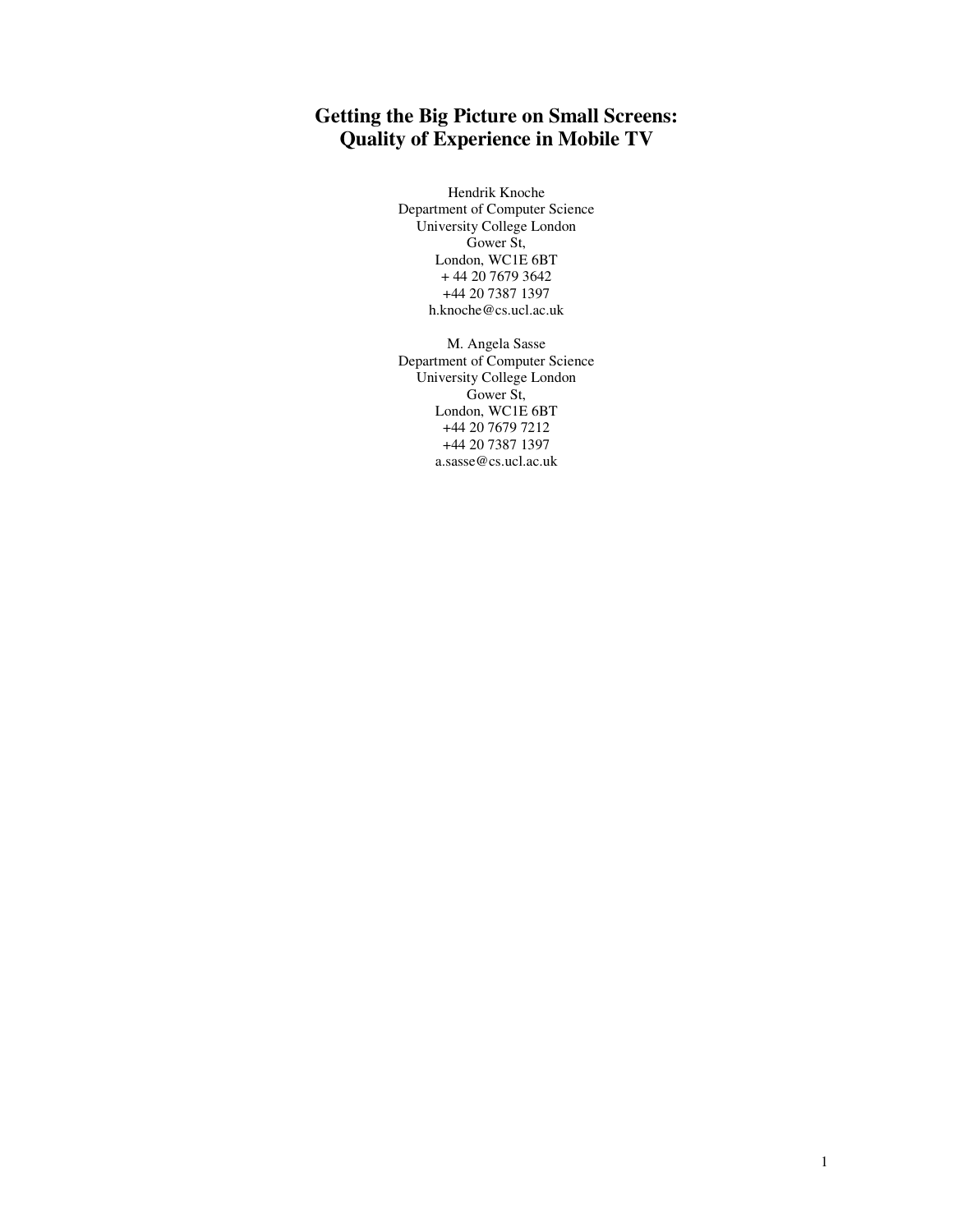## **Getting the big picture on small screens: Quality of Experience in mobile TV**

#### **ABSTRACT**

This chapter provides an overview of the key factors that influence the Quality of Experience (QoE) of mobile TV services. It compiles the current knowledge from empirical studies and recommendations on four key requirements for the uptake of mobile TV services: handset usability and its acceptance by the user, the technical performance and reliability of the service, the usability of the mobile TV service (depending on the delivery of content) and the satisfaction with the content. It illustrates a number of factors that contribute to these requirements ranging from the context of use to the size of the display and the displayed content. The chapter highlights the interdependencies between these factors during the delivery of content in mobile TV services to a heterogeneous set of low resolution devices.

### **KEYWORDS: MOBILE TV, QOE, SOCIO-TECHNICAL SYSTEMS, MULTIMEDIA APPLICATION, VIDEO COMPRESSION, VIDEO QUALITY**

#### **INTRODUCTION**

It is the second time around for mobile TV. In the 1980s, Seiko introduced a TV wristwatch that was capable of displaying standard TV channels on an LCD wrist watch. It seemed like a great idea at the time. Many people wore watches, a growing number of people used LCD or digital watches and it was possible to display anything on an LCD display. However, the watch was not a success. One of the biggest problems was high energy consumption - the watch wearer had to separately carry the battery, which was part of a box that housed the TV receiver and connected to the watch through a cable. This setup gave the wearer around one hour of viewing time. The screen was monochrome and had low contrast. Furthermore, watching TV while wearing the watch resulted in an unnatural wrist posture. Last but not least, the TV wristwatch was expensive.

Twenty years later, mobile TV is back. Many people now carry inexpensive mobile phones with built-in LCD screens. This allows the display of moving images, which can be received in a more energy efficient way these days and mobile TV is making its second appearance. Today, mobile TV services are available in a number of countries. While Asian consumers already have access to broadcast services, Western countries have finished trials and are aiming to move from unicast, i.e. individual delivery services, to broadcast solutions. Portable play-stations and video Ipods provide alternative platforms for playing pre-stored content.

So far, the deployment of these services has been driven by technical feasibility and matching business models. The wireless domain is one of limited bandwidth resources, and service providers have to decide on broadcasting more content at lower quality or vice versa in search of optimal configurations for people's QoE that are financially viable. The content is produced by companies with a specific primary target medium i.e. cinema, TV or mobile in mind. This choice influences the selection of shot types, length and the type of programme. Cameras can be chosen from a wide selection delivering different resolutions, aspect ratios, contrast ranges and frame rates. After post-production the content is delivered to audiences through various channels. For example, TV broadcast companies adapt cinema content to the TV and mobile service operators adapt TV content for mobile TV distribution. Uptake of existing mobile TV services lags behind expectations, possibly because customers are not willing to pay high premiums for content (KPMG, 2006). To assist service providers in improving their service offerings, we need to understand how people might experience mobile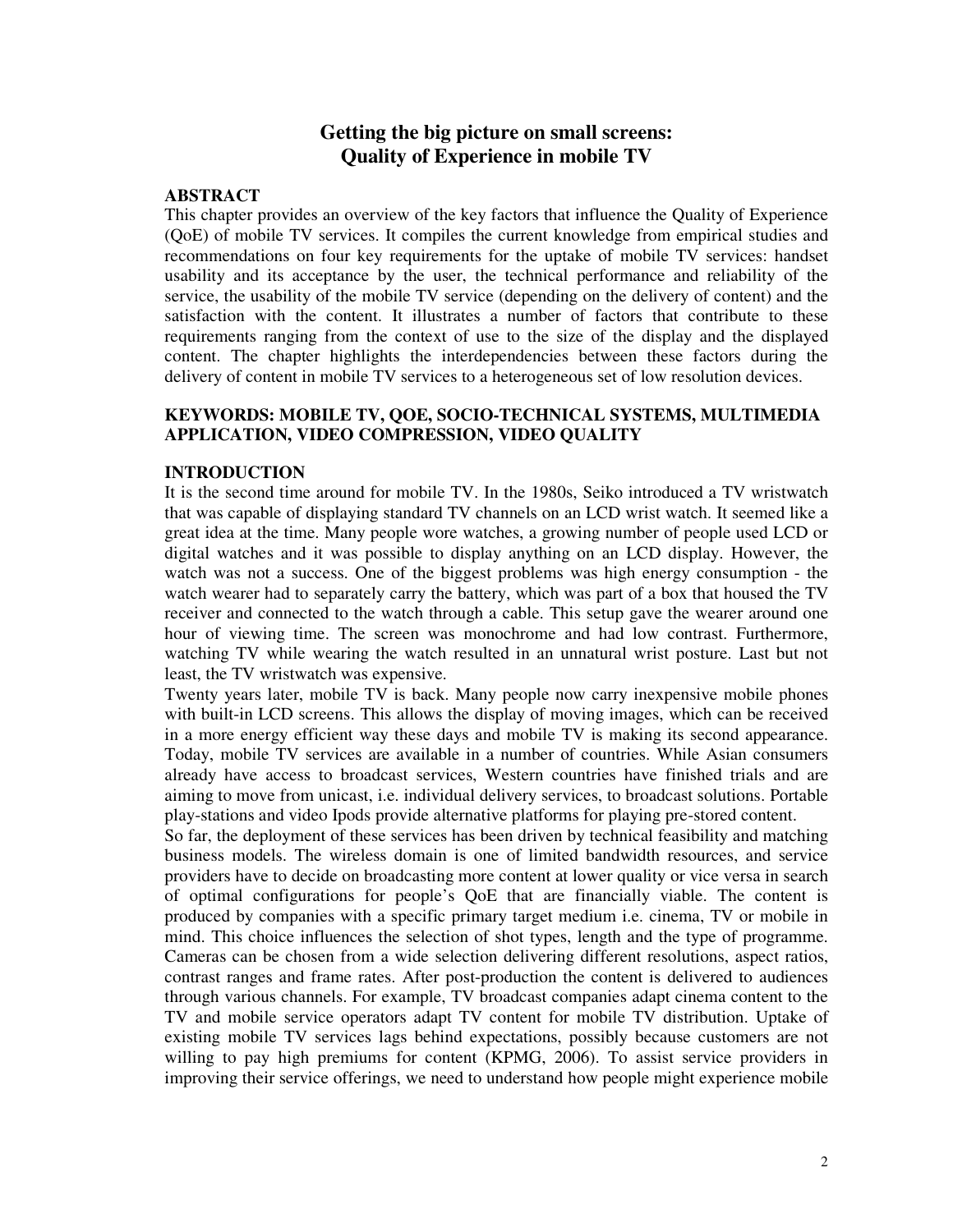TV services in their entirety. Quality of Experience (Jain, 2004), (Aldrich, Marks, Lewis, & Seybold, 2000), (McCarthy & Wright, 2004) is a broad concept that encompasses all aspects of a service that can be experienced by the user. In the case of mobile TV, QoE includes the usability of the service, the restrictions inherent in the delivery, the audio-visual quality of the content, the usage and payment model, the social context as well as possible parallel use of standard TV. According to (Mäki, 2005) the following four requirements are the most important for adoption of mobile TV services:

- 1. Handset usability and acceptance
- 2. Technical performance and reliability
- 3. Usability of the mobile TV service
- 4. Satisfaction with the content

We will address each of these factors in turn in more detail in the following sections in order to provide a comprehensive view on the Quality of Experience of mobile TV services.

#### **HANDSET INTEGRATION AND USABILITY**

Currently, the mobile phone is the most likely platform for mobile TV but PDAs, portable game consoles and music players are attractive alternatives. In 2003 a total of 70% of the people in Europe owned or used mobile phones. The importance of mobile phones in people's lives means that most owners carry it with them wherever they go. Mobile TV consumption on mobile phones allows for privacy of consumption, because of short viewing distances and the viewing angle afforded by many mobile devices. However, people perceive the battery consumption of mobile TV as a threat to more important communication needs. The application should provide warnings when the battery is drained beyond a certain threshold (Knoche & McCarthy, 2004) and service providers should set user expectations about battery drain induced by e.g. watching live content (Serco, 2006).

The mobile TV application should not get in the way of communication but alert users of incoming calls, text or other messaging and provide means to deal with them in a seamless manner. On inbound communication this includes automatic pausing of the TV service if possible and offering to resume once the user has finished communicating. Likewise, important indicators e.g. for battery status or menus should not unnecessarily obstruct the TV screen but could use semi-transparent menus as suggested in (Serco, 2006).

Depending on the technical realisation, having TV reception might require a second receiver unit in the handset that would allow for parallel reception of TV content and making and receiving telephone calls at the same time. A single receiver unit, for example, would not be able to record live TV content during a phone call.

## **Display**

The screen should have high contrast, backlight and a high viewing angle to support viewing in different circumstances and by multiple viewers. Due to size and power constraints liquid crystal displays are currently the preferred technology to present visual information on mobile devices. LCD displays come in a range of shapes, sizes and resolutions, from VGA PDAs (480x640 pixels) and high end 3G or DVB-H enabled phones (320x240) to more compact models with QCIF size (176x144) and below. Users want as large a screen as possible for viewing, but they do not want their phones to be too big (Knoche et al., 2004). Landscape oriented use of the display might be preferred (Serco, 2006) over the typical portrait mode that mobile phones are used in. In general, pictures subtending a larger visual angle in the eye of the beholder make for a better viewing experience. Results from studies on TV pictures revealed that larger image sizes are generally preferred to smaller ones (Reeves & Nass, 1998), (Lombard, Grabe, Reich, Campanella, & Ditton, 1996) and perceived to be of higher quality (Westerink & Roufs, 1989) but that there is no difference in arousal and attention between users watching content on 2" and 13" screens (Reeves, Lang, Kim, & Tartar, 1999). Which resolutions best support the different screen sizes of mobile TV devices is subject to current research and the pros and cons of different resolutions will be discussed in the section on video quality. Besides the size of the device, the visual impact can be increased by head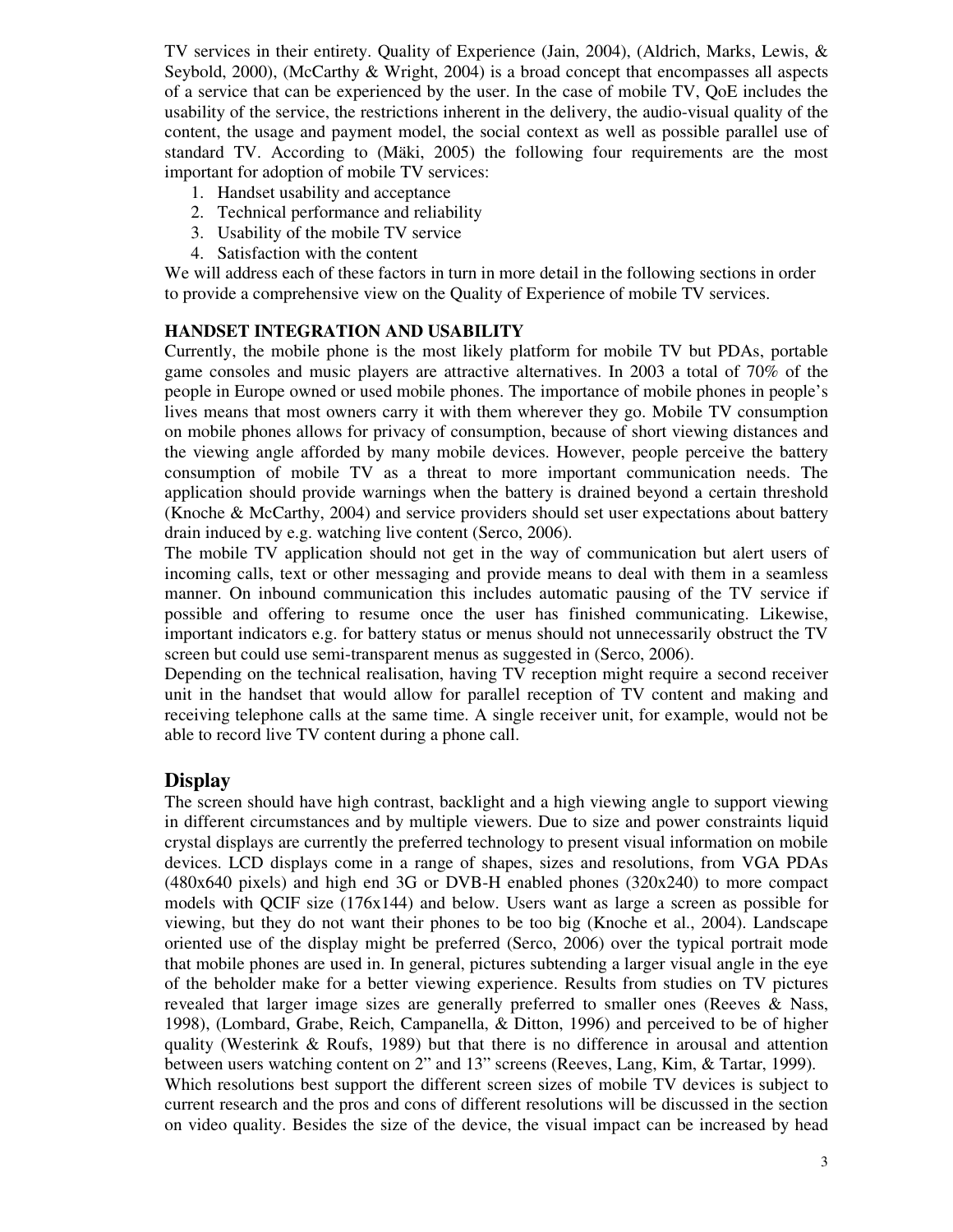mounted displays and projection techniques. Whereas the former results in an experience of greater immersion and requires additional equipment to be carried around the latter reduces the anonymity of visual consumption.

## **Device use**

A stand for continuous viewing is beneficial for mid- to long-term use. In public places, the use of headphones, which increase immersion (see below), might be required. Many people already use head phones for portable music players and standard headset jacks on mobile TV devices would make switching between devices easy. Dedicated buttons would be valuable for mobile TV access, basic playback controls and content browsing, e.g. channel switching or selecting. On touch screens many people value on-screen buttons that do not decrease the viewing area of the content instead of having to use a stylus which requires two-handed operation.

## **Immersion**

Users are worried about becoming too absorbed in what they are watching, and thus distracted from other tasks while being on the move, e.g. missing trains or stops (Knoche et al., 2004). They require a pause/mute facility to cope with likely interruptions. In the case of broadcast content, this requirement places demands on the device's storage capacity. Volume control should possible preferably without the need to access menus. The question whether a separate means to mute the volume and would let the video play in the background will be necessary or might confuse users more in conjunction with the pause button which pauses both audio and video has to be addressed by future research. An easy way to set alarms or countdowns might help mobile users to not loose touch with the world around them.

## **TECHNICAL PERFORMANCE AND RELIABILITY**

The way the content is delivered has a major effect on the possible uses of a mobile TV service. The perceived video and audio quality will depend on the Quality of Service (QoS) provide by the network that is delivering the packets that carry the content and might noticeably degrade the content by introducing errors, loss and varying delays to those packets. For an example of how loss influences the perceived video quality of mobile TV content see (Jumisko-Pyykkö, Vinod Kumar, Liinasuo, & Hannuksela, 2006).

## **Service delivery**

From the user point of view, TV is commonly understood as an 'any time' service: turn it on and it will deliver content at any time of day. Mobile TV services implicitly suggest being available anywhere at any time. Mobile phone users have been wary of this promise (Knoche et al., 2004).

There are four content delivery models that significantly shape the experience of the mobile TV service: media charger, streaming (unicast), broadcast and pre-cached broadcast. The video Ipod is an example of a *media charger*. The user has no live content but does have full playback control and can watch anywhere at any time. In order to have a supply of fresh content the user has to touch base regularly.

Many of the services like MobiTV and Slingbox (Sling Media, 2006) in the US and Vodafone live! in the UK that are currently offered are unicast services, which makes them relatively expensive in terms of spectrum usage and difficult to scale. With each increase in the number of receivers in a reception cell the available bandwidth per receiver decreases. The number of users receiving a unicast mobile TV stream on demand within a wireless cell is therefore limited and the audio-visual quality degrades with the increase in receivers. However, unicast can deliver personalised content for niche interests that would not be viable through broadcasts. Broadcast approaches like DMB and DVB-H are more efficient in mass delivery as they support an arbitrary number of receivers at constant quality in the coverage area. Broadcast users have no playback control unless pausing live TV and other functions available in personal video recorders (PVR) are implemented on the user terminal. However, since being on the move results in varying levels of reception people experience varying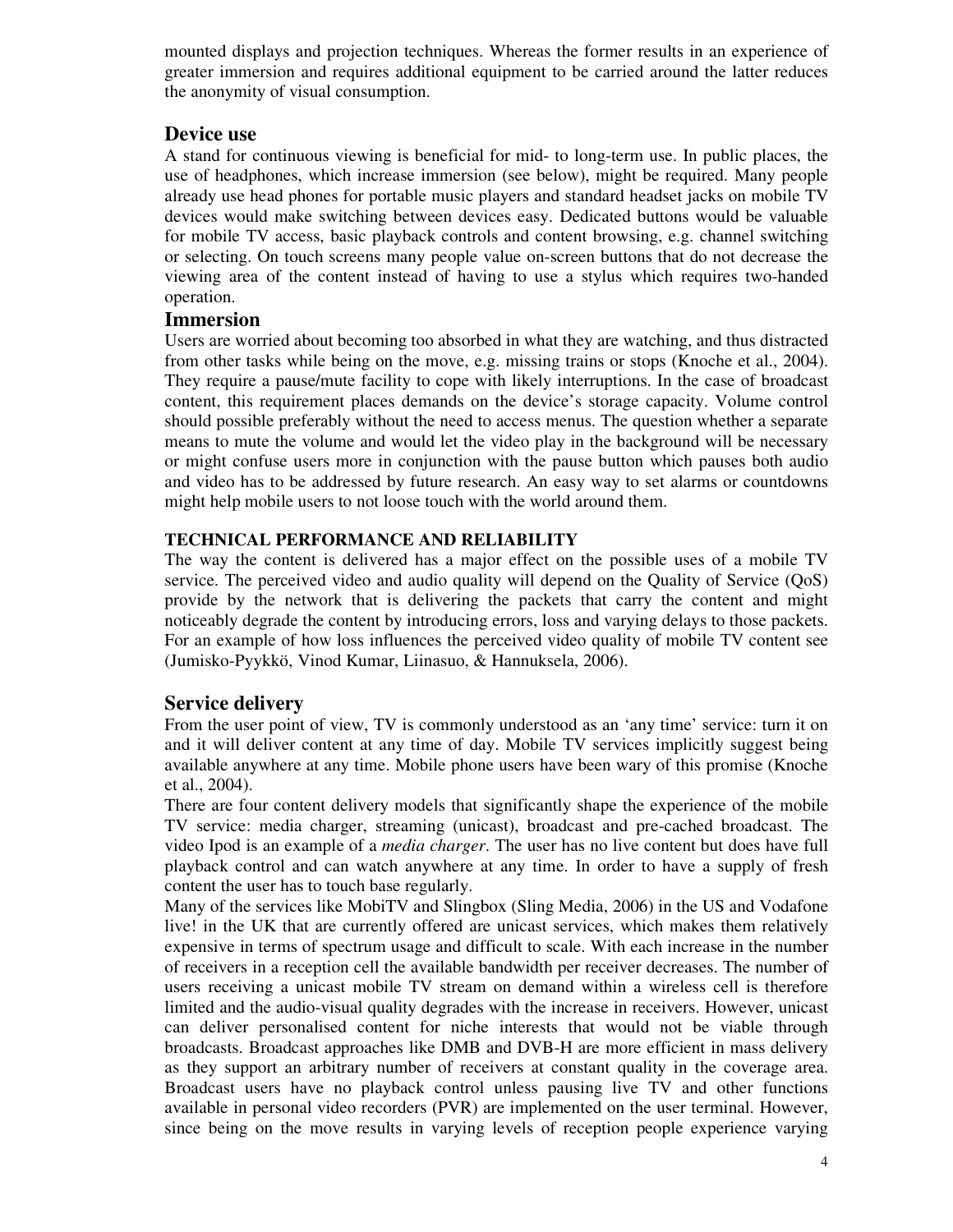quality and service discontinuities. This poses a problem to broadcast TV services without PVR-like functionality. People might tune into the streams at times when the programmes they want to see are not being broadcast. Similar to media chargers, pre-cached services, e.g. SDMB (Selier & Chuberre, 2005), can continuously display recently downloaded, i.e. nonlive, content at higher quality through carrousel broadcasts. This is an example of TV any time, which allows users to watch broadcast content when convenient. Mobile TV services do not have to rely solely on one of these delivery mechanisms but could mix them in order to leverage their different advantages.

The content has to be delivered through one of these transmission schemes to a range of devices with different display capabilities. There are three main ways to address the problem of multiple target solutions: 1) Sending multiple resolutions, which requires more bandwidth if broadcast. 2) Broadcasting at the highest resolution and resizing at the receiver side. 3) Employing layered coding schemes that broadcast a number of resolution layers from which every receiver can assemble the parts it can display.

#### **Resolution, image size and viewing distance**

Human perception of displayed information has been studied for a long time, see (Biberman, 1973) for an overview. Spatial and temporal resolution are key factors for the perceived quality of video content. Whereas temporal resolution below 30 frames per second (fps) results in successively jerkier motion, lowering the number of pixels to encode the picture reduces the amount of visible detail. Excessive delays and loss during transmission of the content may affect both the spatial and temporal resolution resulting in visible artefacts and or skipping of frames causing the picture to freeze.

The higher the resolution in both of these dimensions, the more bandwidth is required to transmit it. Service providers only have a limited amount of bandwidth available and want to maximise the content they can offer to their customers while still delivering the quality that the customers expect. They face the trade off between visual quality and quantity of the content.

Mobile TV will be consumed at arm's length. Paper, keyboard and display objects are typically operated at distances ranging from 30cm to 70cm. Continued viewing at distances closer than the resting point of vergence – approx. 89cm, with a  $30^{\circ}$  downward gaze – can contribute to eyestrain (Owens & Wolfe-Kelly, 1987). When viewing distances come close to 15cm, people experience discomfort (Ankrum, 1996). Normal 20/20 vision is classified as the ability to resolve 1 minute of arc (1/60º) (Luther, 1996) and translates to 60 pixels per degree. The amount of pixels *p* that can be resolved by a human at a given distance *d* and a picture

height *h* can be computed by the following equation:  $p = \frac{h}{d \cdot 2 \tan(1/120)}$ = *d*  $p = \frac{h}{\sqrt{1 - \frac{h}{h}} \cdot h}$ .

In the typical TV viewing setup at a seating distance of 3m, the benefits of HDTV can only be enjoyed on relatively big screens. On handheld devices, people could easily enjoy HDTV resolutions on a screen of 8cm height. However, mobile TV does not exceed QVGA resolution at present. In addition, people are able to identify content that has been up-scaled from low resolutions to higher resolution mobile screens. So far no research has addressed the potential effects of up-scaling low broadcast resolution content to a screen with a higher resolution. Research on these topics is proprietary. Philips uses a non-linear up-scaling method called Mobile PixelPlus to fill a screen with higher resolution than the broadcast material.

Some studies have addressed the perception of low resolution content on small handheld screens (Song, Won, & Song, 2004), (Knoche, McCarthy, & Sasse, 2005b) and (Jumisko-Pyykkö & Häkkinen, 2006). Content shown on mobile devices at higher resolutions is generally more acceptable than lower resolutions at identical encoding bitrates. However, the differences are not uniform across content types (Knoche et al., 2005b). All content types received poor ratings when presented at resolutions smaller than 168x126. Other studies have shown that smaller image resolutions can improve task performance. For example, (Horn, 2002) showed that lie detection was better with a small (53x40) than a medium (106x80)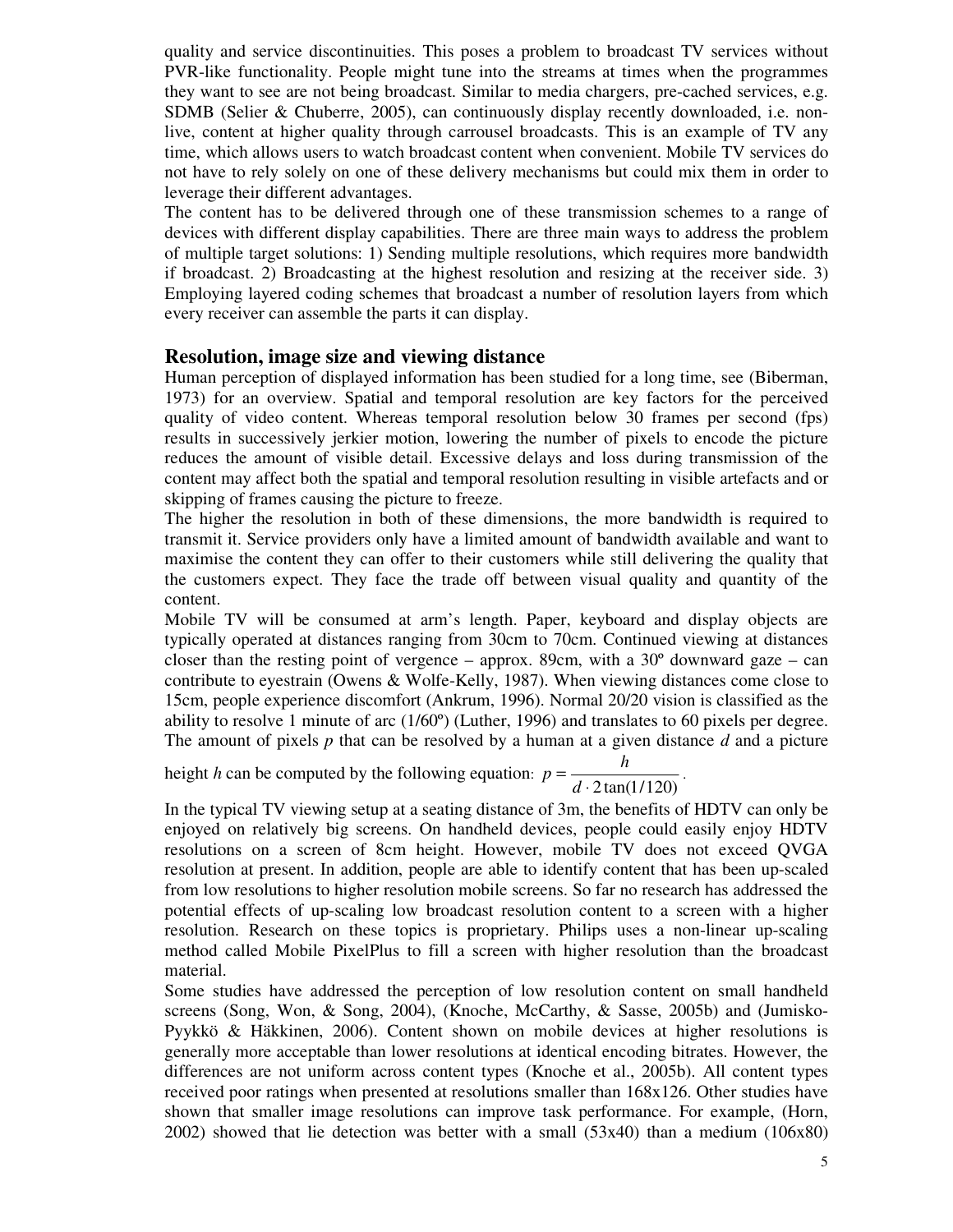video image resolution. In another study, however, smaller video resolutions (160x120) had no effect on task performance but did reduce satisfaction when compared to 320x240 image resolutions (Kies, Williges, & Rosson, 1996). In a study by Barber et al., a reduction in image resolution (from 256x256 to 128x128) at constant image size led to a loss in accuracy of emotion detection especially in a full body view (Barber & Laws, 1994). The legibility of text has a major influence on the acceptability of the overall video quality (Knoche & Sasse, 2006) and should be sent separately and rendered at the receiving side.

### **Frame rate**

Low video frame rates are common in recent mobile multimedia services especially in streamed unicast services. Frame rates as low as 5 fps and lower were avoided at all costs in a desktop computer based study by Pappas & Hinds (1995). Another study, conducted by Apteker et al. assessed the watchability of various types of video at different frame rates (30, 15, 10, 5 fps). Compared to a benchmark of 100% at 30fps, video clips high in visual importance dropped to a range of  $43\%$  to  $64\%$  watchability when displayed at 5 fps, depending upon the importance of audio for the comprehension of the content and the static/dynamic nature of the video (Apteker, Fisher, Kisimov, & Neishlos, 1994). Participants who saw football clips on mobile devices found the video quality of football content less acceptable when the frame rate dropped below 12fps (McCarthy, Sasse, & Miras, 2004). Comparable displays on desktop computers maintained high acceptability for frame rates as low as 6fps. The reason for the higher sensitivity to low frame rates on mobile devices is not yet fully understood, but highlights the importance to measure video quality in as realistic setups as possible to the real experience. The proprietary Natural Motion approach by Philips supposedly reduces the jerkiness of low-frame rate content by generating intermediate frames from the broadcast set of frames at the receiver side (de Vries, 2006).

Some programs have sign language interpreters signing to make the programme understandable for deaf people. This is one of the few applications that require high frame rates for comprehension of the visual content. Spelling sign language requires 25 frames to be able to capture all letters in at least one frame (Hellström, 1997).

### **Temporal vs. spatial resolution**

Whereas earlier guidelines suggested the use of higher frame rates for fast moving content, e.g. sports, (IBM, 2002) recent findings show that users prefer higher spatial resolution over higher frame rates in order to be able to identify objects and actors in mobile TV content (McCarthy et al., 2004). Wang et al. reported on a study in which they manipulated both frame rate and quantization with an American football clip. They concluded that *"quantization distortion is generally more objectionable than motion judder"* and that large quantization parameters should be avoided whenever possible (Wang, Speranza, Vincent, Martin, & Blanchfield, 2003).

## **Audio-Visual Quality**

A number of studies have found that the combined quality of audio-visual displays is not simply based on the sum of its parts e.g. (Hands, 2004), (Jumisko-Pyykkö et al., 2006). In a study on audio-visual interactions, Winkler & Faller found that selecting mono audio for a given bitrate gives better quality ratings and that more bitrate should be allocated to the audio for more complex scenes (Winkler & Faller, 2005). As a byproduct in a study on TV viewing experience, Neuman et al. discovered that the perceived video quality was improved by better audio (Neumann, Crigler, & Bove, 1991). However, it was only the case for one of the three used content types. Similarly, a study by Beerends et al., using a 29cm monitor, found that the rating of video quality was slightly higher when accompanied by CD quality audio than when accompanied by no audio (Beerends  $&$  de Caluwe, 1999). The effect, however, was small and has not been replicated with small screens. However, in the same study participants judged the two lower video quality levels (where the video bandwidth was limited to 0.15 MHz and 0.025 MHz) worse when they were presented with audio, than without audio. Similarly, in a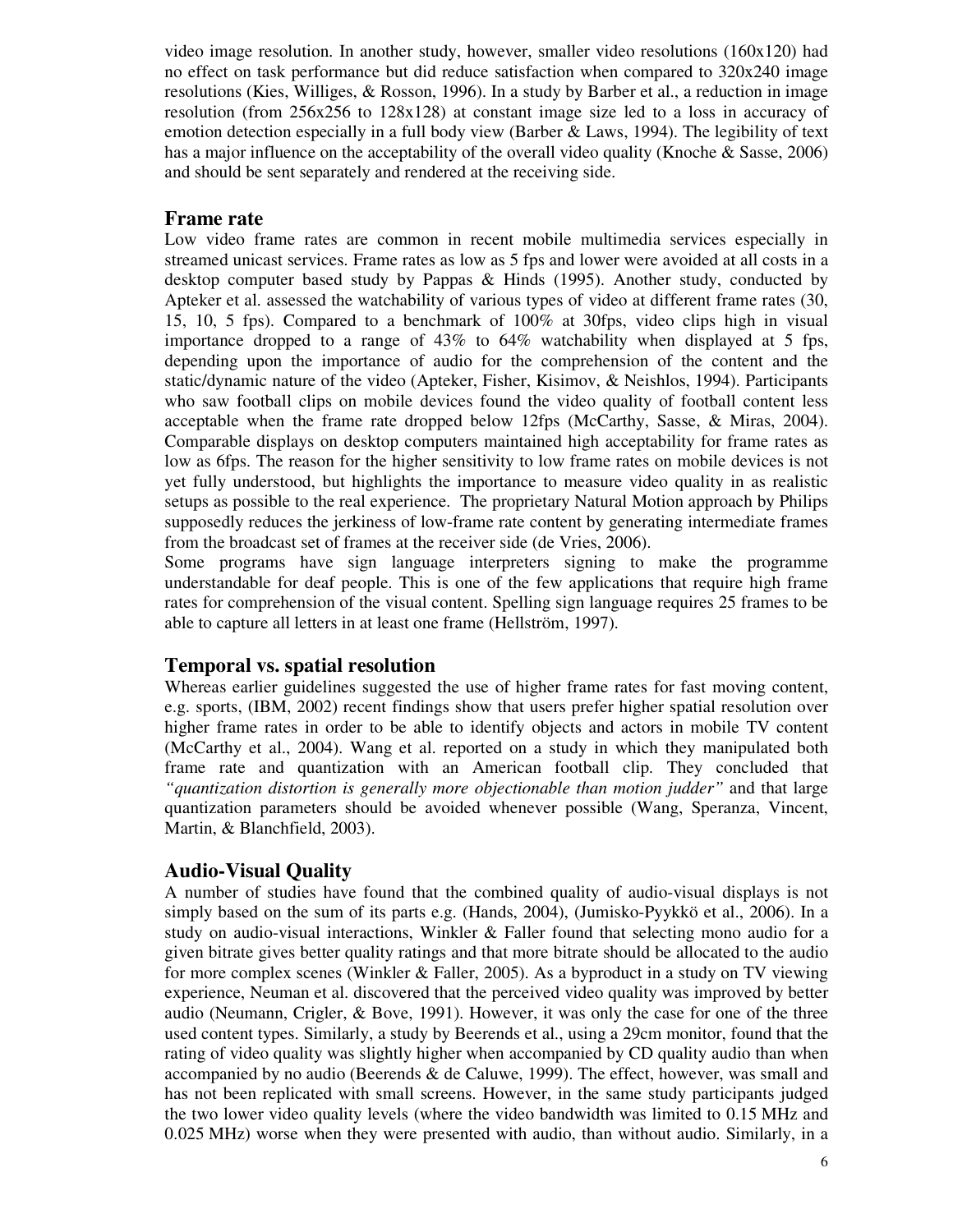study by Knoche et al., the visual quality of video clips displayed on mobile devices was more acceptable to participants across all video encoding bitrates when it was supported by lower (16kbps) than with higher audio quality (32kbps) (Knoche et al., 2005b).

Synchronous playback of sound and video affects the overall AV-quality (Knoche, de Meer, & Kirsh, 2005a). For 30 frames per second video the window of synchronization is ±80ms (Steinmetz, 1996). The temporal window of synchronisation depends on the video frame rate (Knoche et al., 2005a), (Vatakis & Spence, 2006). At lower frame rates audio-visual speech perception is more sensitive to audio coming before video and the presentation of the audio relative to the video should be delayed (Knoche et al., 2005a).

In general, human perception is more sensitive to degradations and fluctuations in audio information than in video information. In situations with imperfect reception service providers should use coding schemes that can deliver uninterrupted audio and prioritise its delivery over the video.

### **USABILITY OF THE MOBILE TV SERVICE**

In order to understand what makes for a usable mobile TV service, we need to know about the context of the user including the motivation for use and the location. Many of the guidelines that apply to mobile application design equally apply to mobile TV see Serco (2006) for an overview.

## **Motivation of use**

Whereas the drivers behind standard TV consumption are fairly well understood, we lack comparable knowledge in mobile TV. Peoples' watching of standard TV is driven by ritualistic (Taylor & Harper, 2002) and instrumental motives (Rubin, 1981) as in 'electronic wallpaper' (Gauntlett & Hill, 1999), mood management (Zillman, 1988), escapism, information, entertainment, social grease, social activity, and social learning (Lee and Lee 1995). For many of these drivers watching TV constitutes a group activity. Mobile TV is, due to its nature and limitations, more likely to be an individual consumption activity. The restricted viewing angle of the screens, the (for some people uncomfortable) proximity with others to share it and the fact that the mobile phone is a rather personal device might curb group usage.

## **Location**

According to (Mäki, 2005) the most common places for mobile TV use are (in descending order):

- 1. in public transport
- 2. at home
- 3. at work

This is supported by other studies, in which many participants of mobile TV trials used the device as an additional TV set at home (Södergård, 2003). While at home users' perception of the mobile TV service might depend on the comparison with standard TV in terms of delay (mobile broadcasts might incur additional delay due to processing or delivery, e.g. through satellite), program availability, audio-visual quality, responsiveness, ease of use, interoperability with other media solutions including recording devices - such as personal video recorders (PVR) - that allow for easy recording of television shows, content sharing and user-controlled storage.

People are able to compare the different experiences of consuming TV content at home. Some might object to the inherent delay (approximately 1 minute) between the live broadcast TV signal and the mobile TV signal as currently seen in MobiTV (Lemay-Yates Associates Inc., 2005). What is more important, perhaps, is that the delay disadvantages the mobile audience in interactive game shows or betting services.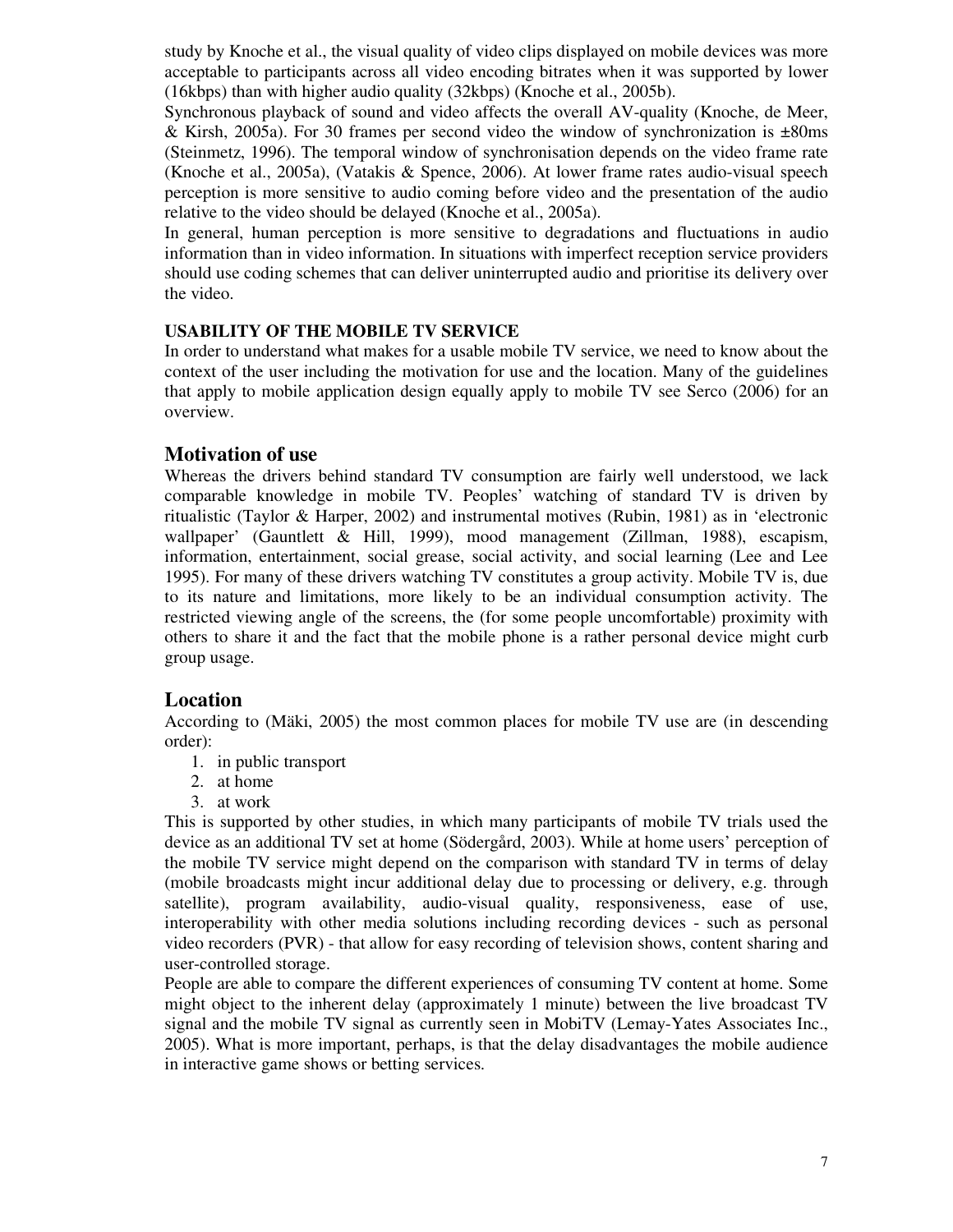## **Usage patterns**

Previous research has shown that peoples' average usage of mobile TV is less than ten minutes long (Södergård, 2003). This window of consumption places demands both on the length of consumable content and the time that users might be willing to spend to access and navigate through it. Data from SDMB trials in Korea for example show that people use mobile TV throughout the day with peaks in the morning, at lunch time, in the early evening and very late in the evening.

## **Interactivity of the mobile TV service**

The interface needs to provide the user with controls to use the different kinds of interactivities offered in mobile TV. Users expect the entry points to the mobile TV to be available from prominent places in the mobile phone user interface (Stockbridge, 2006).

### *Participation interactivity and payments*

One of the potentially biggest advantages of mobile TV over regular TV is the existence of a return channel with built-in billing possibilities for premium and subscription services, as well as transactions involved in interactive services such as voting and betting.

Participants in mobile TV trials favoured the flat-rate payment model, i.e. a single payment for unlimited mobile TV use during a billing period (Mäki, 2005). Flat rates do not place additional barriers between the users and the content. In South Korea, early payment models greatly influenced the use of mobile TV. When mobile TV usage was billed in the amount of kilobytes received, each one-minute part of a programme made especially for mobile TV had to be confirmed for delivery, which resulted in a discontinuous viewing experience (Knoche, 2005).

### *Distribution interactivity and content navigation*

Taylor et al. (2002) argued that channel surfing is inherently associated with the act of watching TV. The methods to select a program used in traditional TV viewing depend on the time of day. But the method used generally escalates – if nothing of interest is found – to strategies that require more effort on behalf of the user. The order of strategies is:

- 1. Channel surfing
- 2. Wait or search for a TV program announcement
- 3. Knowledge of weekly schedules or upcoming programmes
- 4. Paper-based or onscreen guides

Since mobile TV usage spurts are rather short, waiting for and searching for announcements or upcoming programs might not be feasible. Information on what is currently playing and what will come up next might be valuable and should be easy to access.

Ideally dedicated buttons or soft keys will allow users to switch channels. Long waiting times after a requested channel switch will result in lower user satisfaction. Tolerable switching delays between mobile TV channels have not been thoroughly researched but should be as short as possible since users are accustomed to almost instantaneous switches on standard TV. First results for digital TV indicate that 0.43 seconds might be the limit beyond which users will be increasingly dissatisfied (Ahmed, Kooij, & Brunnström, 2006). In digital TV, the switching delays depend to a large part on the video codec, e.g. in MPEG encoded content on the occurrence of so-called key frames. Fewer key frames in a video broadcast result in smaller amounts of bandwidth required to transmit the content but the receiver has to wait for the arrival of the next key frame in order to be able to display a newly selected channel. Service providers could exploit the fact that the human visual system is inert. An average recovery time of 780msec between scene changes was acceptable to even the most critical observers, when visual detail was reduced to fraction of the regular stream (Seyler  $\&$ Budrikis, 1964). Further research would be needed to see if this period applies equally to channel switching on mobile devices and how which codecs could make use of this period. Displaying the logo of the upcoming channel or other tricks might perceptually shorten the wait time for users. Long wait times, for example, for downloading or on demand streaming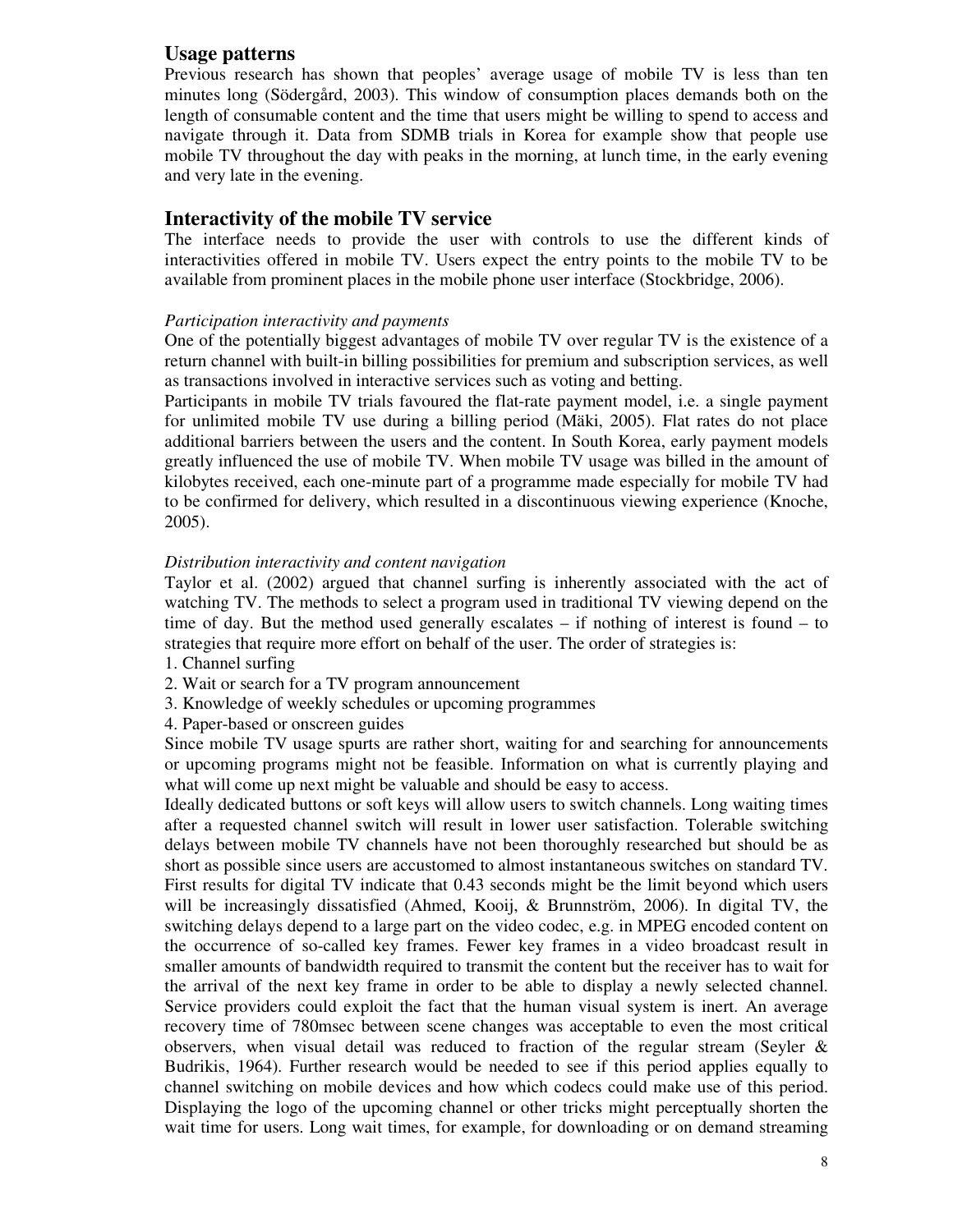content should be accompanied with progress bars to help users assess the remaining time (Serco, 2006).

Because of the strong brand recognition of current TV broadcasters (e.g. CNN, BBC), it is likely that channel-centric content organisation under those brand names will prevail in mobile TV. But they could be replaced by virtual channels (Chorianopoulos, 2004) or category-centric content organisation which would group similar content from various sources under one category (e.g. news, music, movies etc.). Because of the limited space and need for fast access users will be interested in arranging content and channels according to their preferences. An electronic programme guide (EPG) which shows what programmes are currently available for viewing and what will come up might become a more important content navigation tool in mobile TV than in digital TV settings as reported in (Eronen  $\&$ Vuorimaa, 2000).

Different video skipping approaches (Drucker, Glatzer, De Mar, & Wong, 2004), skimming video (Chistel, Smith, Taylor, & Winkler, 2004) and overall gist determination and information seeking (Tse, Vegh, Marchionini, & Shneiderman, 1999) have been studied in digital and standard TV settings but not in the mobile domain. When selecting from a range of programs represented by video clips playing in parallel on mosaic pages of a digital TV study found that viewers preferred interfaces that gave fewer choices and bigger pictures (Kunert  $\&$ Krömker, 2006). This would have to be traded off with the necessary navigation required between pages or scrolling in order to display all possible channels of a big bouquet. Mobile TV services, which provide a mixture of live, pre-cached and downloadable content need to communicate these differences through the user interface.

#### *Information Interactivity*

Accessing additional information on mobile TV programmes is a challenge to design because of the limited screen estate. While watching regular TV some people are already making use of their mobile phones by sending SMS messages to friends to comment on what they are watching on TV. This kind of distributed co-viewing experience would be feasible on mobile TVs with large enough screens to show both the content and the textual conversation.

#### *Digital rights management (DRM)*

People have a strong sense of ownership about the content that resides on their mobile devices. Many expect to be able to capture and transfer the content to and from computers for back-up purposes or for sharing with friends (Knoche et al., 2004). Restrictive DRM approaches that run against perceived user needs will affect the experience of mobile TV.

### **CONTENT**

The content distributed to mobile devices ranges from interactive content, specifically created for the mobile, to material that is produced for standard TV or cinema consumption. A number of studies have identified news as the most interesting content for mobile consumption (Mäki, 2005), (Knoche et al., 2004). Considering the fact that many users watch mobile TV at home there is not much reason why programmes on regular TV would not be popular on mobile devices unless they prove impractical to watch on small screens. Whereas news is of interest throughout the day participants want to watch sports, series and general entertainment, music and films on specific occasions (Mäki, 2005). Many people expect that their standard TV channels will be available on mobile TV (Serco, 2006). Time will tell whether relaying standard TV channels will be good enough for a mobile audience that is constrained when to watch, have short viewing periods and small display sizes.

### **Made for mobile content**

Currently, content made especially for mobile use is expensive as the audience compared to broadcast television is relatively small. However, content producers adapt their content with respect to low resolutions and the typical use time, e.g. short versions of the popular TV series 24. In sports coverage for mobile devices ESPN minimises the use of long shots in their coverage (Gwinn & Hughlett, 2005) and instead uses more highlights with close-up shots.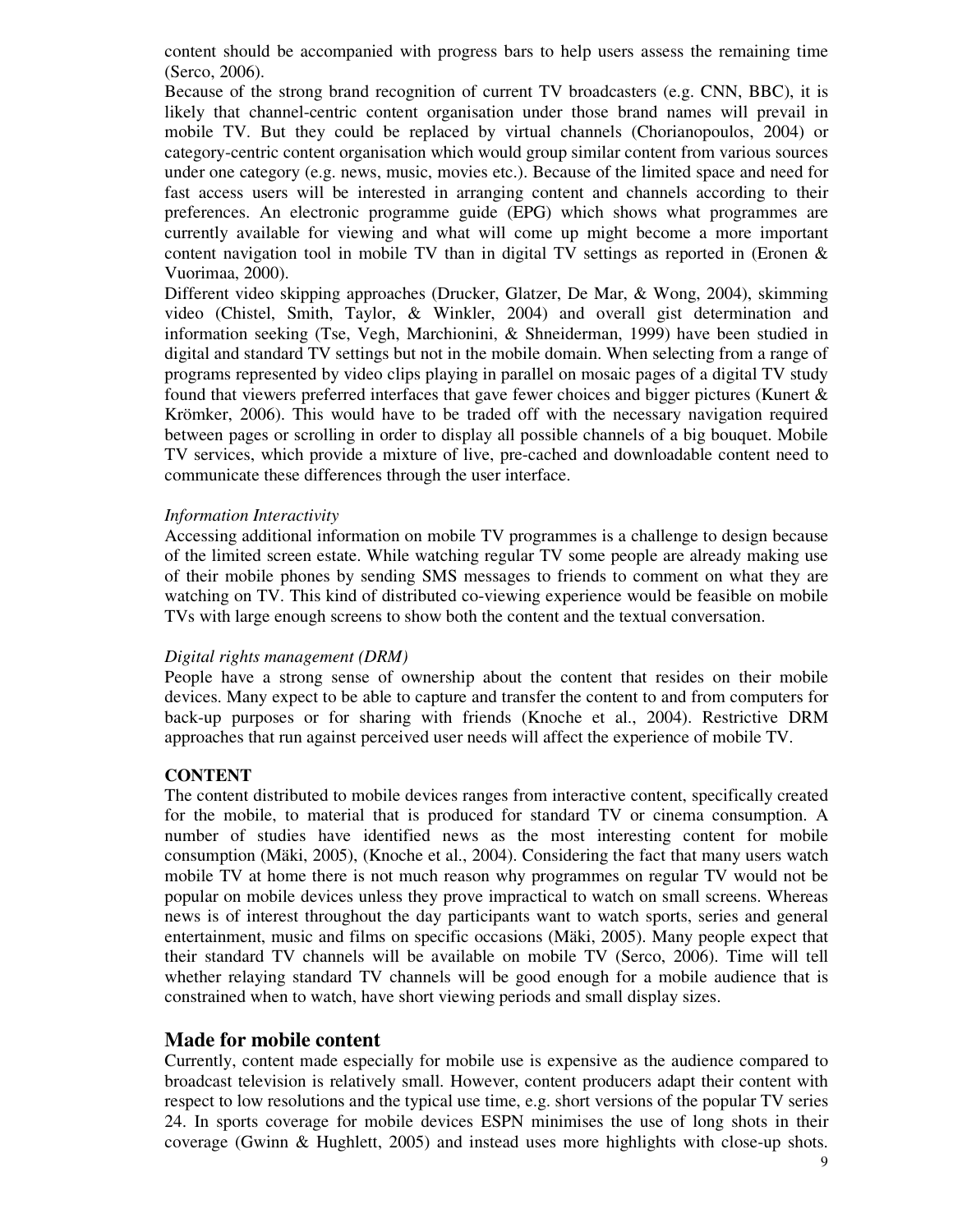Others produce soap operas for mobile devices that rely heavily on close-up shots with little dialogue (Guardian, 2005). However, the gain of these changes is not fully researched or understood. Research has shown that differences in the perceived quality of shot types depend on the displayed content (Knoche, McCarthy, & Sasse, 2006). Further research is required to evaluate the potential benefits of cropping for mobile TV resolutions.

### **Recoded content**

Relatively cheap in comparison to the made-for-mobile content is the pre-encoding of cinema or TV content both in length and in size. Automatic highlight extraction from TV content (Voldhaug, Johansen, & Perkis, 2005) is a promising technique that needs to be evaluated with end-users on mobile devices.

Content-based pre-encoding can improve on the visual information and detail by: (1) cropping off the surrounding area of the footage that is outside the final safe area for action and titles and does not include essential information. (Thompson, 1998). (2) zooming in on the area that displays the most important aspects (Dal Lago, 2006), (Holmstrom, 2003). (3) visually enhancing content, e.g. by sharpening the colour of the ball in football content (Nemethova, Zahumensky, & Rupp, 2004). Research is required to rule out possible negative side-effects caused by these automated approaches.

### **FUTURE TRENDS**

Video encoders will further reduce the amount of encoding bitrates required and will result in better perceived quality. Memory will continue to drop in price and make full PVR functionality with ample amounts of storage capacity available on mobile TV devices. Designing a mobile TV service on the edges of the coverage area might be another challenge. When viewers move in and out of the coverage area or the kind of delivery service that is provided the application will have to feature a way to gracefully switch between these different service concepts, e.g. DVB-H live streams and pre-cached content in SDMB. Intelligent cropping algorithms that enlarge parts of the content might become a solution if the content depicted on mobile TV screens is too small for the viewer. Mobile phones with video camera capabilities might make for a very different mobile TV experience if peers or groups of people start providing each other with video clips on the go.

#### **CONCLUSION**

Mobile TV is a very promising service for both customers and service providers. In order to provide the former with a satisfying Quality of Experience during potentially short interaction periods service provider will have to take into consideration a range of aspects in the creation, preparation, delivery and consumption of content on a variety of mobile platforms. It will require cooperation between all involved parties to make mobile TV as appealing as the standard TV that constitutes a necessity in many households. This chapter has presented the key factors that determine QoE for mobile TV along with previous research results which can help improve the uptake of mobile TV 2.0 in a mobile and diversified market place.

#### **REFERENCES**

Ahmed, K., Kooij, R., & Brunnström, K. (2006). Perceived quality of channel zapping. In *ITU-T Workshop on QoE/QoS 2006*.

Aldrich, S. E., Marks, R. T., Lewis, J. M., & Seybold, P. B. (2000). *What kind of the Total Customer Experience Does Your E-Business Deliver?* Patricia Seybold Group.

Ankrum, D. R. (1996). Viewing Distance at Computer Workstations. *Work Place Ergonomics,* 10-12.

Apteker, R. T., Fisher, A. A., Kisimov, V. S., & Neishlos, H. (1994). Distributed multimedia: user perception and dynamic QoS. In *Proceedings of SPIE* (pp. 226-234).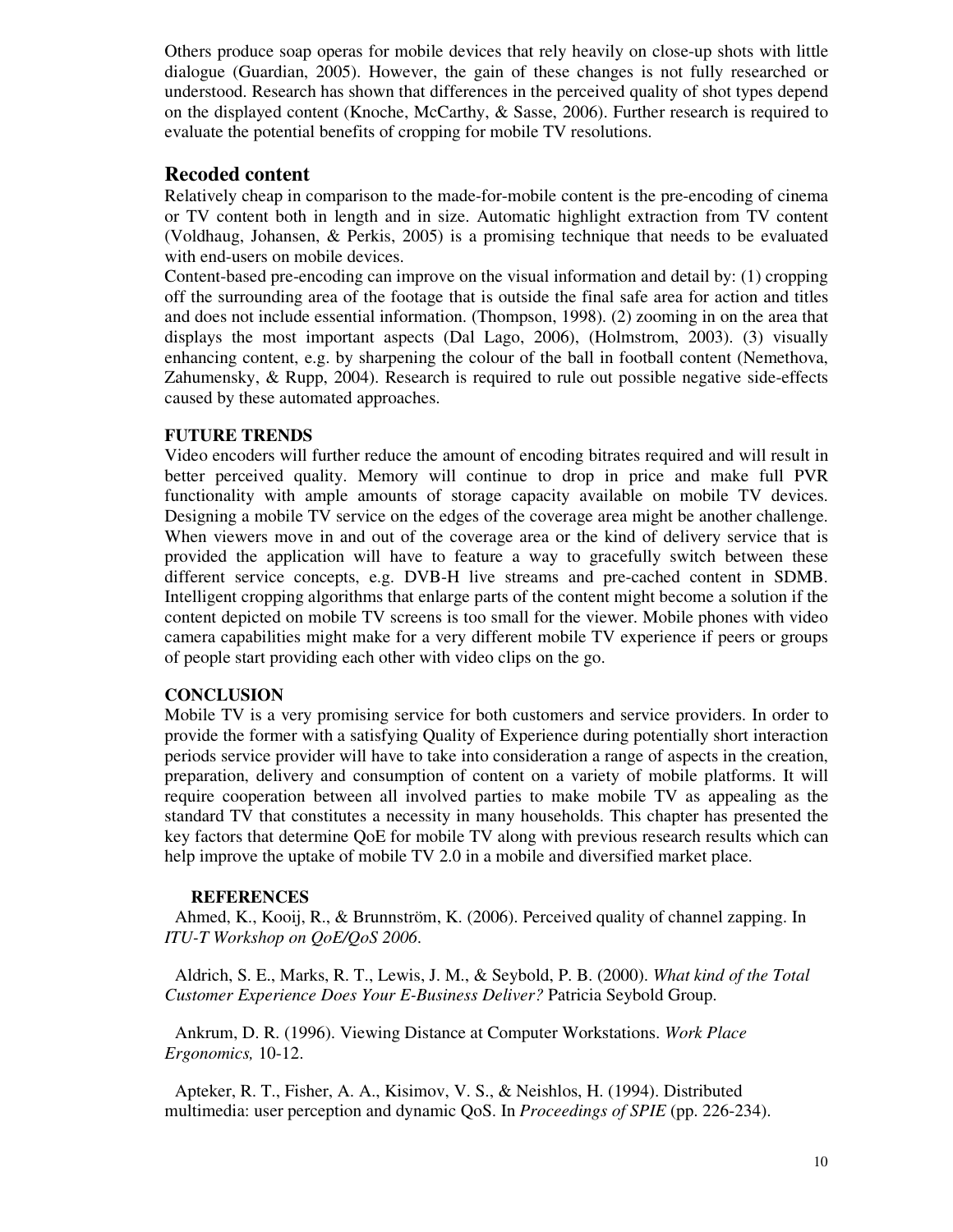Barber, P. J. & Laws, J. V. (1994). Image Quality and Video Communication. In R. Damper, W. Hall, & J. Richards (Eds.), *Proceedings of IEEE International Symposium on Multimedia Technologies & their Future Applications* (pp. 163-178). London, UK: Pentech Press.

Beerends, J. G. & de Caluwe, F. E. (1999). The influence of video quality on perceived audio quality and vice versa. *Journal of the Audio Engineering Society, 47,* 355-362.

Biberman, L. M. (1973). *Perception of displayed information*. Plenum Press.

Chistel, M., Smith, M., Taylor, C., & Winkler, D. (2004). Evolving video skims into useful multimedia abstractions. In *Proceedings of CHI '98* ACM Press.

Chorianopoulos, K. (2004). *Virtual Television Channels Conceptual Model, User Interface Design and Affective Usability Evaluation.* PhD Unpublished thesis: Athens University of Economics and Business.

Dal Lago, G. (2006). Microdisplay Emotions. Internet, from: http://www.srlabs.it/articoli\_uk/ics.htm

de Vries, E. (2006). Renowned Philips picture enhancement techniques will enable mobile devices to display high-quality TV images. http://www.research.philips.com/technologies/display/picenhance/index.html

Drucker, P., Glatzer, A., De Mar, S., & Wong, C. (2004). SmartSkip: Consumer level browsing and skipping of digital video content. In *Proceedings of the SIGCHI conference on Human factors in computing systems: Changing our world, changing ourselves* (pp. 219-226). New York, NY, USA: ACM Press.

Eronen, L. & Vuorimaa, P. (2000). User Interfaces for Digital Television: a Navigator Case Study. In *Proceedings of the Working Conference on Advanced Visual Interfaces AVI 2000* (pp. 276-279). New York, NY, USA: ACM Press.

Gauntlett, D. & Hill, A. (1999). *TV Living: Television, Culture and Everyday Life.* Routledge.

Guardian (2005). Romantic drama in China soap opera only for mobile phones. Guardian Newspapers Limited, from: http://www.buzzle.com/editorials/6-28-2005-72274.asp

Gwinn, E. & Hughlett, M. (2005). Mobile TV for your cell phone. Chicago Tribune, from: http://home.hamptonroads.com/stories/story.cfm?story=93423&ran=38197

Hands, D. S. (2004). A Basic Multimedia Quality Model. *IEEE Transactions on Multimedia, 6,* 806-816.

Hellström, G. (1997). Quality measurement on Video Communication for Sign Language. In *Proc.Of 16th International Symposium on Human Factor inTelecommunications* (pp. 217- 224).

Holmstrom, D. (2003). *Content based pre-encoding video filter for mobile TV.* Unpublished thesis: Umea University, http://exjob.interaktion.nu/files/id\_examensarbete\_5.pdf.

Horn, D. B. (2002). The effects of spatial and temporal video distortion on lie detection performance. In *Proceedings of CHI '02*.

IBM (2002). Functions of mobile multimedia QOS control. from: http://www.trl.ibm.com/projects/mmqos/system\_e.htm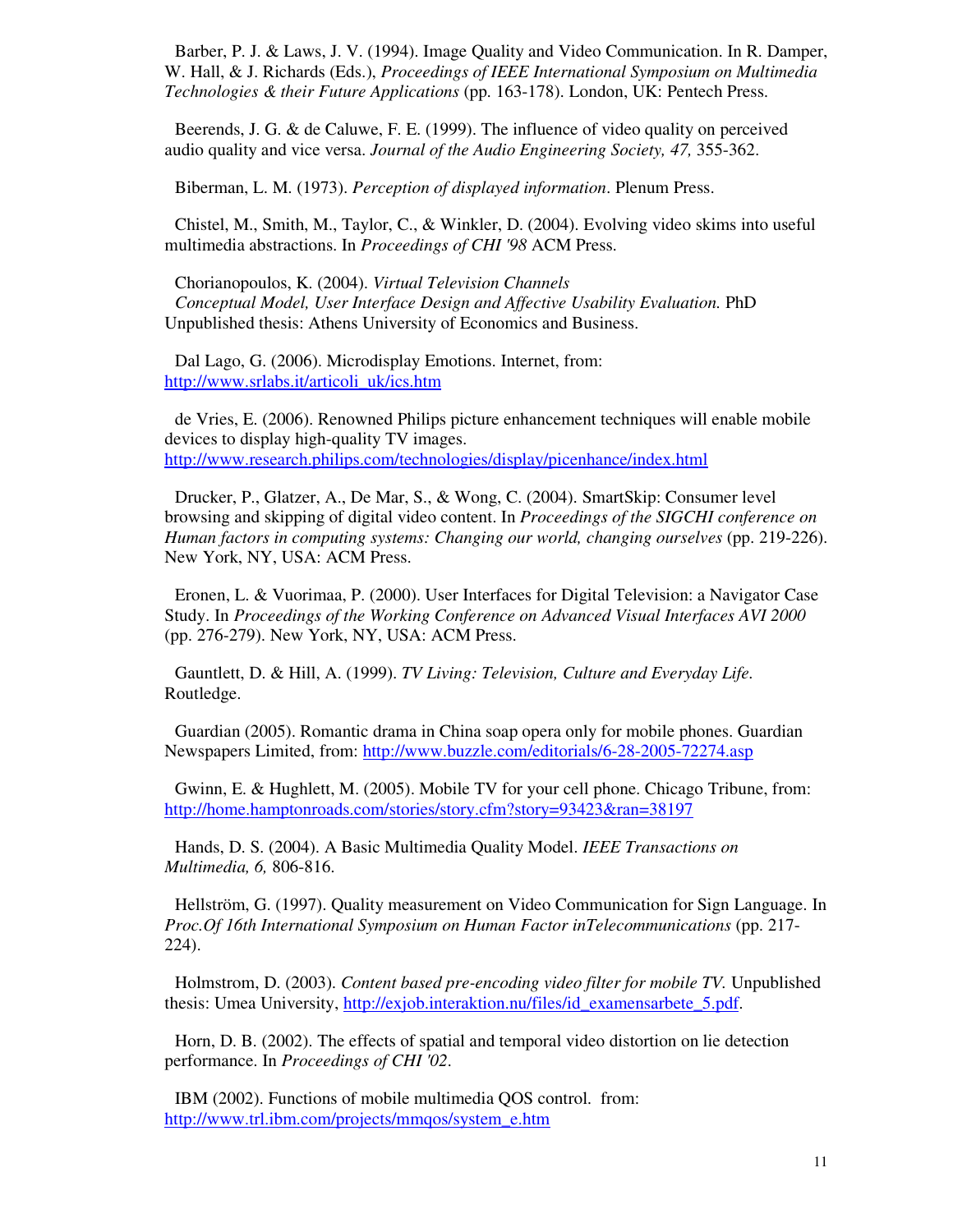Jain, R. (2004). Quality of Experience. *IEEE Multimedia, 11,* 95-96.

Jumisko-Pyykkö, S. & Häkkinen, J. (2006). "I would like see the face and at least hear the voice": Effects of Screen Size and Audio-video Bitrate Ratio on Perception of Quality in Mobile Television. In G. Doukidis, K. Chorianopoulos, & G. Lekakos (Eds.), *Proceedings of EuroITV '06* (pp. 339-348). Athens University of Economics and Business.

Jumisko-Pyykkö, S., Vinod Kumar, M. V., Liinasuo, M., & Hannuksela, M. (2006). Acceptance of Audiovisual Quality in Erroneous Television Sequences over a DVB-H Channel. In *Proceedings of the Second International Workshop in Video Processing and Quality Metrics for Consumer Electronics*.

Kies, J. K., Williges, R. C., & Rosson, M. B. (1996). *Controlled Laboratory Experimentation and Field Study Evaluation of Video Conference for Distance Learning Applications* (Rep. No. HCIL 96-02). Virginia Tech.

Knoche, H. (2005). *FirstYear Report.* Unpublished thesis: University College London.

Knoche, H., de Meer, H., & Kirsh, D. (2005a). Compensating for Low Frame Rates. In *CHI '05 extended abstracts on Human factors in computing systems* (pp. 1553-1556).

Knoche, H. & McCarthy, J. (2004). Mobile Users' Needs and Expectations of Future Multimedia Services. In *Proceedings of the WWRF12*.

Knoche, H., McCarthy, J., & Sasse, M. A. (2005b). Can Small Be Beautiful? Assessing Image Resolution Requirements for Mobile TV. In *ACM Multimedia* ACM.

Knoche, H., McCarthy, J., & Sasse, M. A. (2006). A close-up on Mobile TV: The effect of low resolutions on shot types. In G. Doukidis, K. Chorianopoulos, & G. Lekakos (Eds.), *Proceedings of EuroITV '06* (pp. 359-367). Athens, Greece: Athens University of Economics and Business.

Knoche, H. & Sasse, M. A. (2006). Breaking the News on Mobile TV: User requirements of a popular mobile content. In *Proceedings of IS&T/SPIE Symposium on Electronic Imaging*.

KPMG (2006). *Consumers and Convergence Challenges and opportunities in meeting next generation customer needs*.

Kunert, T. & Krömker, H. (2006). Proven Interaction Design Solutions for Accessing adn Viewing Interactive TV Content Items. In G. Doukidis, K. Chorianopoulos, & G. Lekakos (Eds.), *Proceedings of EuroITV 2006* (pp. 242-250). Athens University of Economics and Business.

Lemay-Yates Associates Inc. (2005). *Mobile TV Technology Discussion* Lemay-Yates Associates Inc.

Lombard, M., Grabe, M. E., Reich, R. D., Campanella, C., & Ditton, T. B. (1996). Screen Size and viewer responses to television: A review of research. In *Annual Conference of the Association for Education in Journalism and Mass Communication*.

Luther, A. C. (1996). *Principles of Digital Audio and Video*. Boston, London: Artech House Publishers.

Mäki, J. (2005). *Finnish Mobile TV pilot* Research International Finland.

McCarthy, J., Sasse, M. A., & Miras, D. (2004). Sharp or smooth? Comparing the effects of quantization vs. frame rate for streamed video. In *Proceedings of CHI* (pp. 535-542).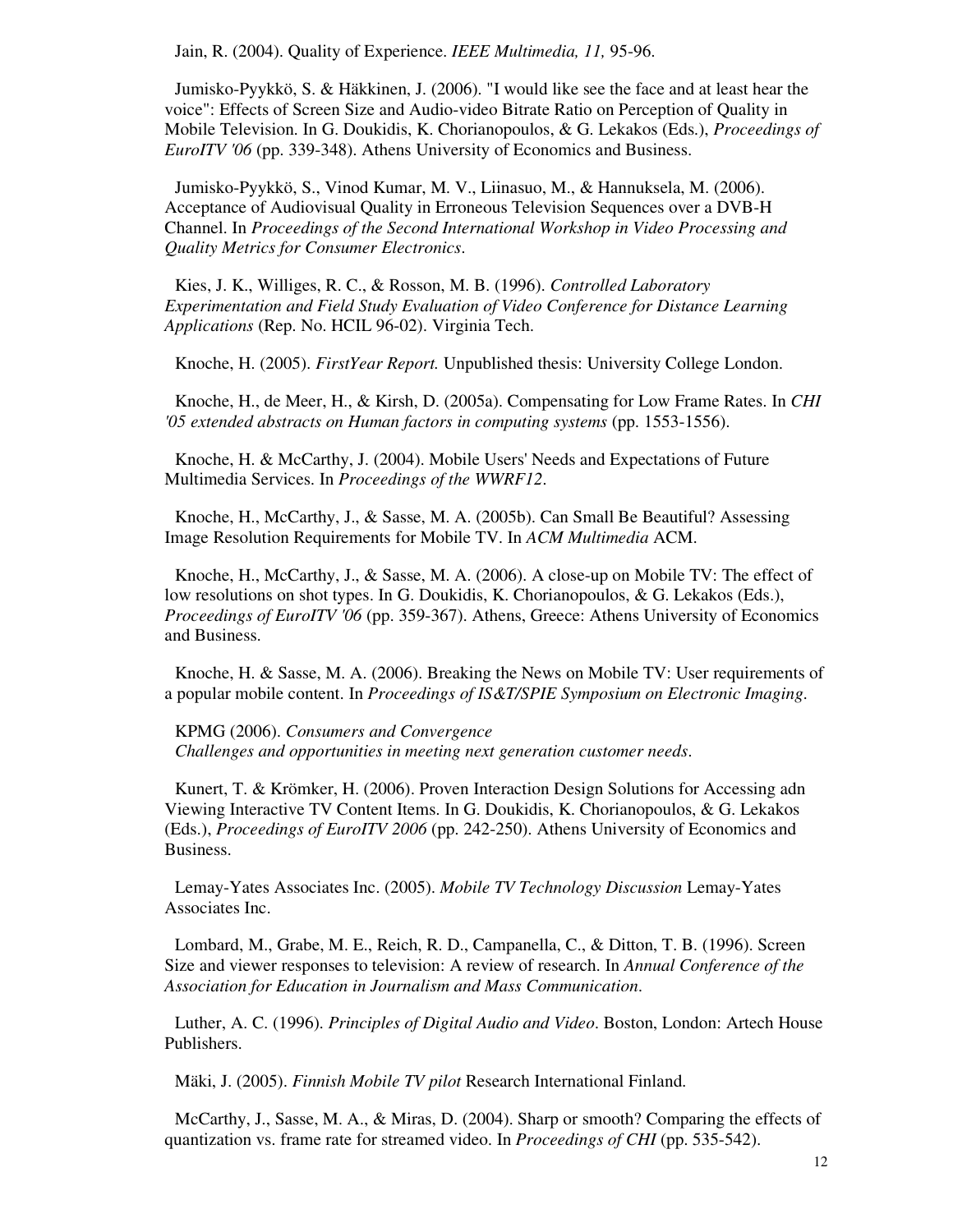McCarthy, J. & Wright, P. (2004). *Technology as experience*. Cambridge, Massachusetts: MIT Press.

Nemethova, O., Zahumensky, M., & Rupp, M. (2004). Preprocessing of Ball Game Video-Sequences for Robust Transmission over Mobile Networks. In *Proceedings of the CIC 2004 The 9th CDMA International Conference*.

Neumann, W. R., Crigler, A. N., & Bove, V. M. (1991). Television Sound and Viewer Perceptions. In *Proc.Joint IEEE/Audio Eng.Soc.Meetings* (pp. 101-104).

Owens, D. A. & Wolfe-Kelly, K. (1987). Near Work, Visual Fatigue, and Variations of Oculomotor Tonus. *Investigative Ophthalmology and Visual Science, 28,* 743-749.

Pappas, T. & Hinds, R. (1995). On Video and Audio Integration for Conferencing. In *Proceedings of SPIE - The International Society for Optical Engineering*.

Reeves, B., Lang, A., Kim, E., & Tartar, D. (1999). The effects of screen size and message content on attention and arousal. *Media Psychology, 1,* 49-68.

Reeves, B. & Nass, C. (1998). *The Media Equation: How People Treat Computers, Television, and New Media Like Real People and Places*. University of Chicago Press.

Rubin, A. M. (1981). An examination of television viewing motivations. *Communication Research, 9,* 141-165.

Selier, C. & Chuberre, N. (2005). Satellite Digital Multimedia Broadcasting (SDMB) System Presentation. In *Proceedings of 14th IST Mobile & Wireless Communications Summit*.

Serco (2006). Usability guidelines for Mobile TV design. Internet, from: http://www.serco.com/Images/Mobile%20TV%20guidelines\_tcm3-13804.pdf

Seyler, A. J. & Budrikis, Z. L. (1964). Detail Perception after Scene Changes in Television Image Presentations. *IEEE Transactions on Information Theory, 11,* 31-42.

Sling Media (2006). SlingPlayer Mobile. http://www.slingmedia.com

Södergård, C. (2003). *Mobile television - technology and user experiences Report on the Mobile-TV project* (Rep. No. P506). VTT Information Technology.

Song, S., Won, Y., & Song, I. (2004). Empirical Study of User Perception Behavior for Mobile Streaming. In *Proceedings of the tenth ACM international conference on Multimedia* (pp. 327-330). New York, NY, USA: ACM Press.

Steinmetz, R. (1996). Human perception of jitter and media synchronization. *IEEE Journal on Selected Areas in Communications, 14,* 61-72.

Stockbridge, L. (2006). Mobile TV: Experience of the UK Vodafone and Sky service. Internet, from: http://www.serco.com/Images/EuroITV%20mobile%20TV%20presentation\_tcm3-13849.pdf

Taylor, A. & Harper, R. (2002). Switching on to switch off: An analysis of routine TV watching habits and their implications for electronic programme guide design. *usableiTV, 1,* 7-13.

Thompson, R. (1998). *Grammar of the shot*. Elsevier Focal Press.